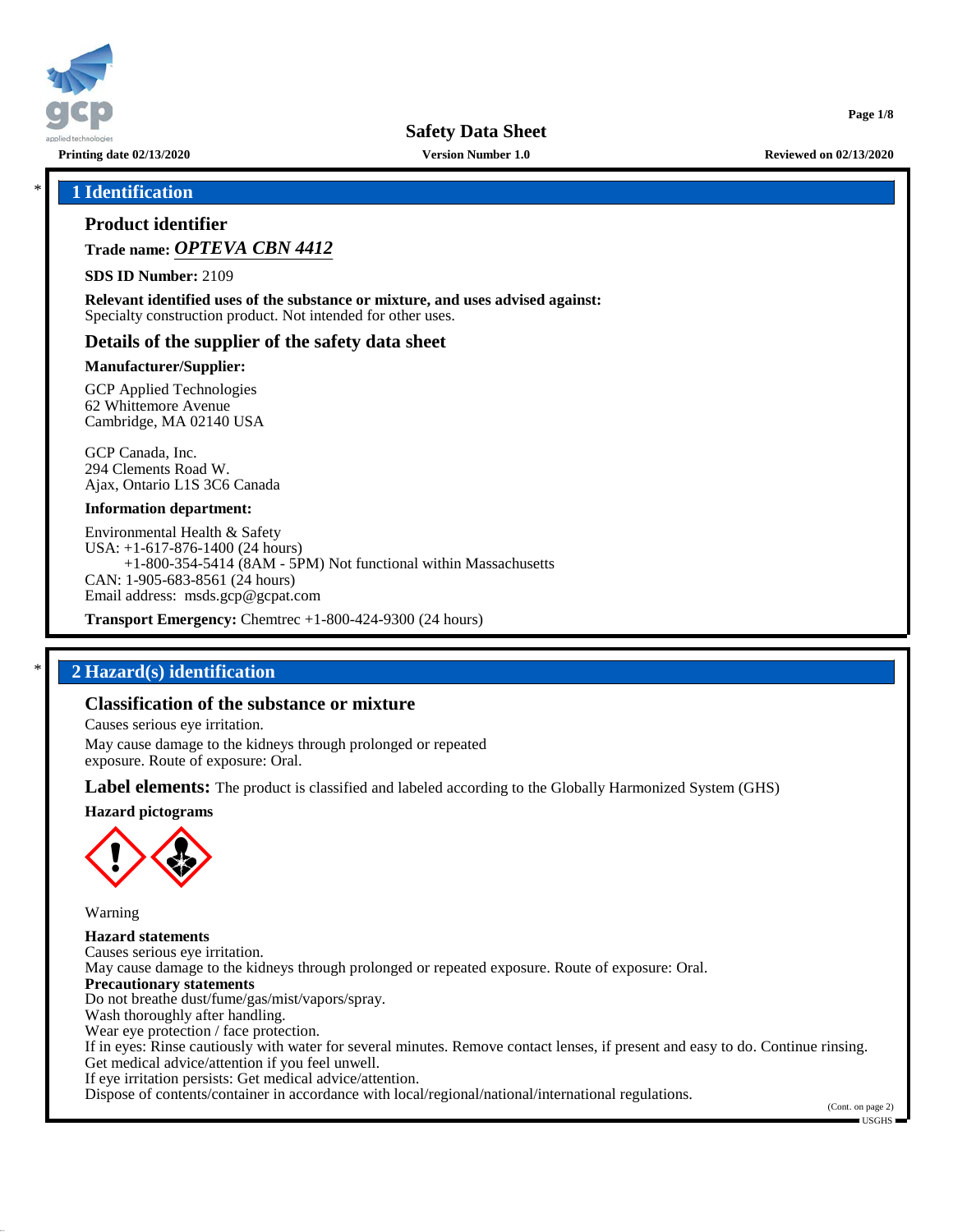**Trade name:** *OPTEVA CBN 4412*

**NFPA ratings (scale 0 - 4)**

2 1  $\overline{0}$  $Health = 2$  $Fire = 1$ Reactivity  $= 0$ 

#### **HMIS-ratings (scale 0 - 4)**

 HEALTH FIRE **REACTIVITY** 0  $\boxed{1}$  $\boxed{1}$ 

 $Health = 1$  $Flammability = 1$ Reactivity  $= 0$ 

## **Other hazards**

**Results of PBT and vPvB assessment**

**PBT:** Not applicable. **vPvB:** Not applicable.

# \* **3 Composition/information on ingredients**

#### **Chemical characterization: Mixture**

**Description:** Mixture of the hazardous substance(s) listed below with additional nonhazardous ingredients.

| <b>Hazardous components:</b> |                              |           |  |
|------------------------------|------------------------------|-----------|--|
|                              | 122-20-3 Triisopropanolamine |           |  |
|                              | 111-46-6 Diethylene glycol   | $22\%$    |  |
|                              | $107-21-1$ Ethylene glycol   | $1 - 3\%$ |  |
|                              |                              |           |  |

**Additional information:** Non-hazardous ingredients may be listed in Section 15; Right-To-Know disclosure.

# \* **4 First-aid measures**

#### **Description of first aid measures**

**General information:** Get medical advice/attention if you feel unwell.

**After inhalation:** IF INHALED: Remove person to fresh air and keep comfortable for breathing.

#### **After skin contact:**

Generally the product does not irritate the skin.

Immediately wash contaminated skin with soap or mild detergent and water. If this chemical soaks clothing, immediately remove clothing and wash skin.

#### **After eye contact:**

Rinse cautiously with water for several minutes.

Seek immediate medical advice.

#### **After swallowing:**

Rinse mouth.

50.0.11

Do NOT induce vomiting.

Immediately call a doctor.

#### **Information for doctor:**

**Most important symptoms and effects, both acute and delayed** Irritating to eyes.

**Indication of any immediate medical attention and special treatment needed** No further relevant information available.

 USGHS (Cont. on page 3)

(Cont. from page 1)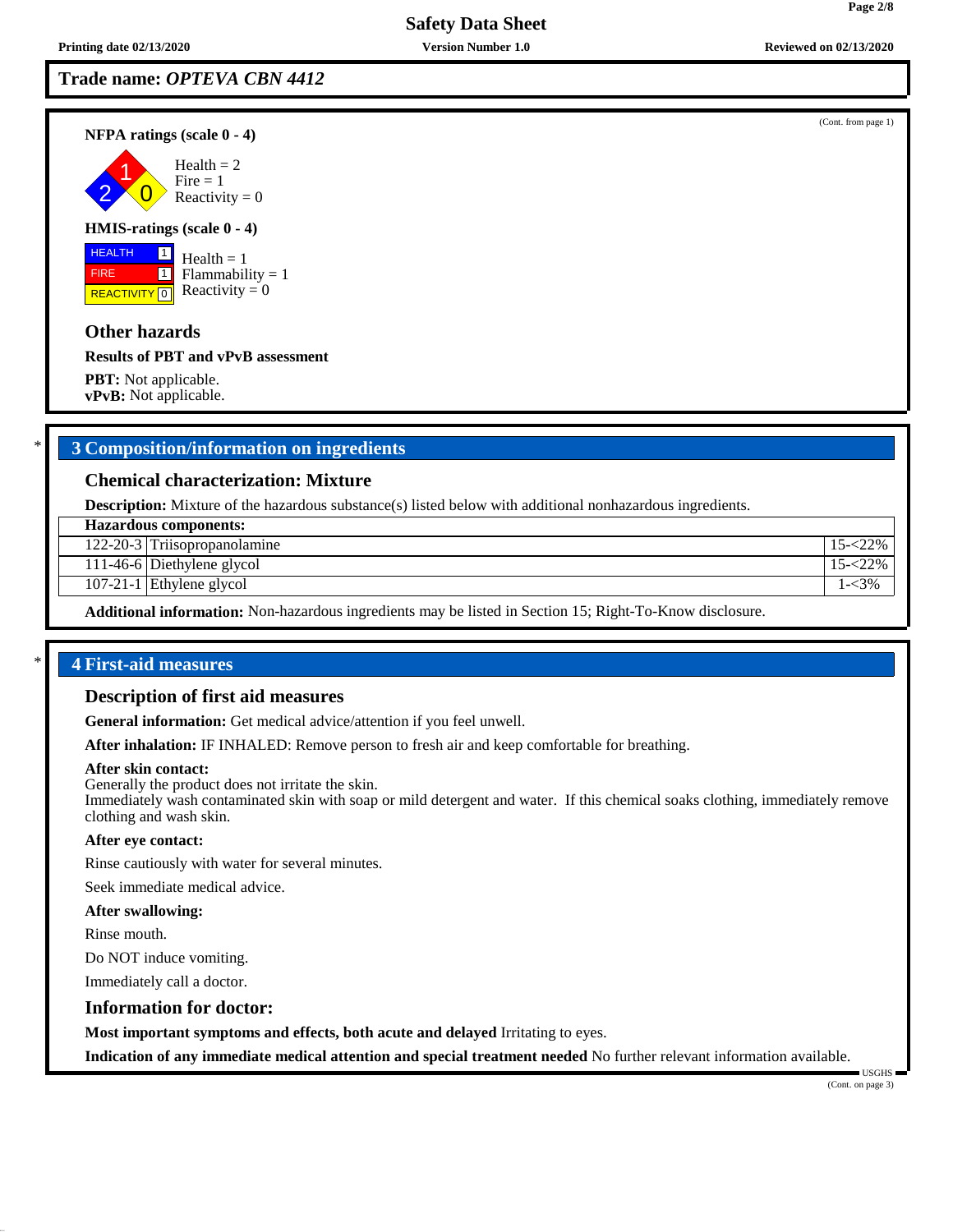# **Trade name:** *OPTEVA CBN 4412*

#### (Cont. from page 2)

**Page 3/8**

# **5 Fire-fighting measures**

### **Extinguishing media**

**Suitable extinguishing agents:** CO2, extinguishing powder or water spray. Fight larger fires with water spray.

**Special hazards arising from the substance or mixture** During heating or in case of fire poisonous gases are produced.

Combustion products may include toxic gases such as carbon monoxide and smoke.

### **Advice for firefighters**

**Protective equipment:** Wear personal protective equipment.

**Additional information** Collect contaminated fire fighting water separately. It must not enter the sewage system.

# \* **6 Accidental release measures**

#### **Personal precautions, protective equipment and emergency procedures**

Wear protective equipment. Keep unprotected persons away.

Use respiratory protective device against the effects of fumes/dust/aerosol.

#### **Methods and material for containment and cleaning up:**

Contain and/or absorb spill with inert material (i.e. sand, vermiculite) then place in a suitable container.

#### **Reference to other sections**

See Section 7 for information on safe handling.

See Section 8 for information on personal protection equipment.

See Section 13 for disposal information.

# **7 Handling and storage**

### **Handling:**

#### **Precautions for safe handling**

Prevent formation of aerosols. Avoid contact with eyes, skin and clothing. Do not take internally. Practice good personal hygiene to avoid ingestion. Use only with adequate ventilation. Wash clothing before reuse. FOR PROFESSIONAL USE ONLY. KEEP OUT OF CHILDREN'S REACH.

**Information about protection against explosions and fires:** No special measures required.

# **Conditions for safe storage, including any incompatibilities**

**Storage:**

50.0.11

**Information about storage in one common storage facility:** Keep respirator available.

**Further information about storage conditions:** Keep receptacle tightly sealed.

**Specific end use(s)** No further relevant information available.

# \* **8 Exposure controls/personal protection**

**Additional information about design of technical systems:** No further data; see item 7.

(Cont. on page 4) USGHS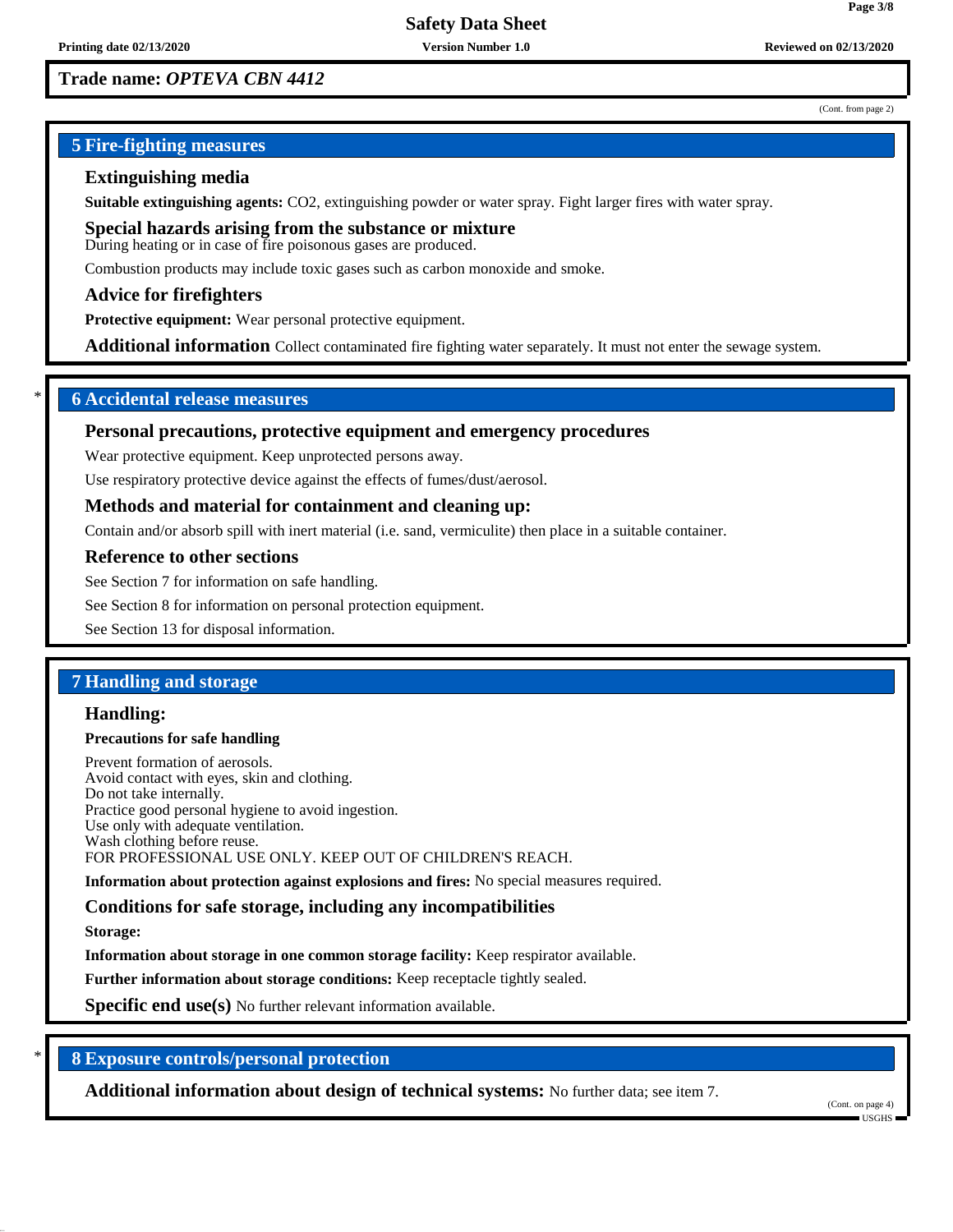**Trade name:** *OPTEVA CBN 4412*

(Cont. from page 3)

# **Control parameters**

| Components with limit values that require monitoring at the workplace:                           |                                                                     |  |  |  |
|--------------------------------------------------------------------------------------------------|---------------------------------------------------------------------|--|--|--|
| 111-46-6 Diethylene glycol                                                                       |                                                                     |  |  |  |
| WEEL (USA) Long-term value: $10 \text{ mg/m}^3$                                                  |                                                                     |  |  |  |
| 107-21-1 Ethylene glycol                                                                         |                                                                     |  |  |  |
| TLV (USA)                                                                                        | Short-term value: $10^{**}$ mg/m <sup>3</sup> , 50 <sup>*</sup> ppm |  |  |  |
|                                                                                                  | Long-term value: $25*$ ppm                                          |  |  |  |
|                                                                                                  | *vapor fraction: ** inh. fraction, aerosol only                     |  |  |  |
| WEEL $(USA)   I (2)$                                                                             |                                                                     |  |  |  |
| <b>Additional information:</b> The lists that were valid during the creation were used as basis. |                                                                     |  |  |  |
| <b>Exposure controls</b>                                                                         |                                                                     |  |  |  |
| <b>Personal protective equipment:</b>                                                            |                                                                     |  |  |  |
|                                                                                                  |                                                                     |  |  |  |

**General protective and hygienic measures:** The usual precautionary measures for handling chemicals should be followed.

#### **Breathing equipment:**

Control exposure to ingredients with workplace control parameters if mentioned above. If no ingredients are listed, respiratory protection is generally not required.

If exposure limits are listed and may be exceeded, use approved respiratory protective equipment and filter type appropriate for the listed ingredients. (NIOSH, CEN, etc.).

**Protection of hands:** Gloves should be worn to prevent skin contact and should be impermeable and resistant to the product.

**Material of gloves** Rubber or other impervious gloves should be worn to prevent skin contact.

# **Eye protection:**



Safety glasses with side shield protection.



50.0.11

A face shield should also be worn if there is potential exposure to splash or spray.

#### **Body protection:**

Use personal protective equipment as required.

Take off contaminated clothing.

# \* **9 Physical and chemical properties**

| Information on basic physical and chemical properties                                                                           |                                                      |                   |  |  |
|---------------------------------------------------------------------------------------------------------------------------------|------------------------------------------------------|-------------------|--|--|
| <b>General Information</b><br>Appearance:<br>Form:                                                                              | Liquid                                               |                   |  |  |
| Color:<br>Odor:<br>Odor threshold:                                                                                              | <b>Brown</b><br>Characteristic<br>Not applicable.    |                   |  |  |
| pH-value (~) at 20 $^{\circ}$ C (68 $^{\circ}$ F):                                                                              | 10                                                   |                   |  |  |
| <b>Change in condition</b><br><b>Melting point/Melting range:</b><br><b>Boiling point/Boiling range:</b><br><b>Flash point:</b> | Undetermined.<br>Undetermined.<br>>93 °C (>199.4 °F) |                   |  |  |
|                                                                                                                                 |                                                      | (Cont. on page 5) |  |  |

USGHS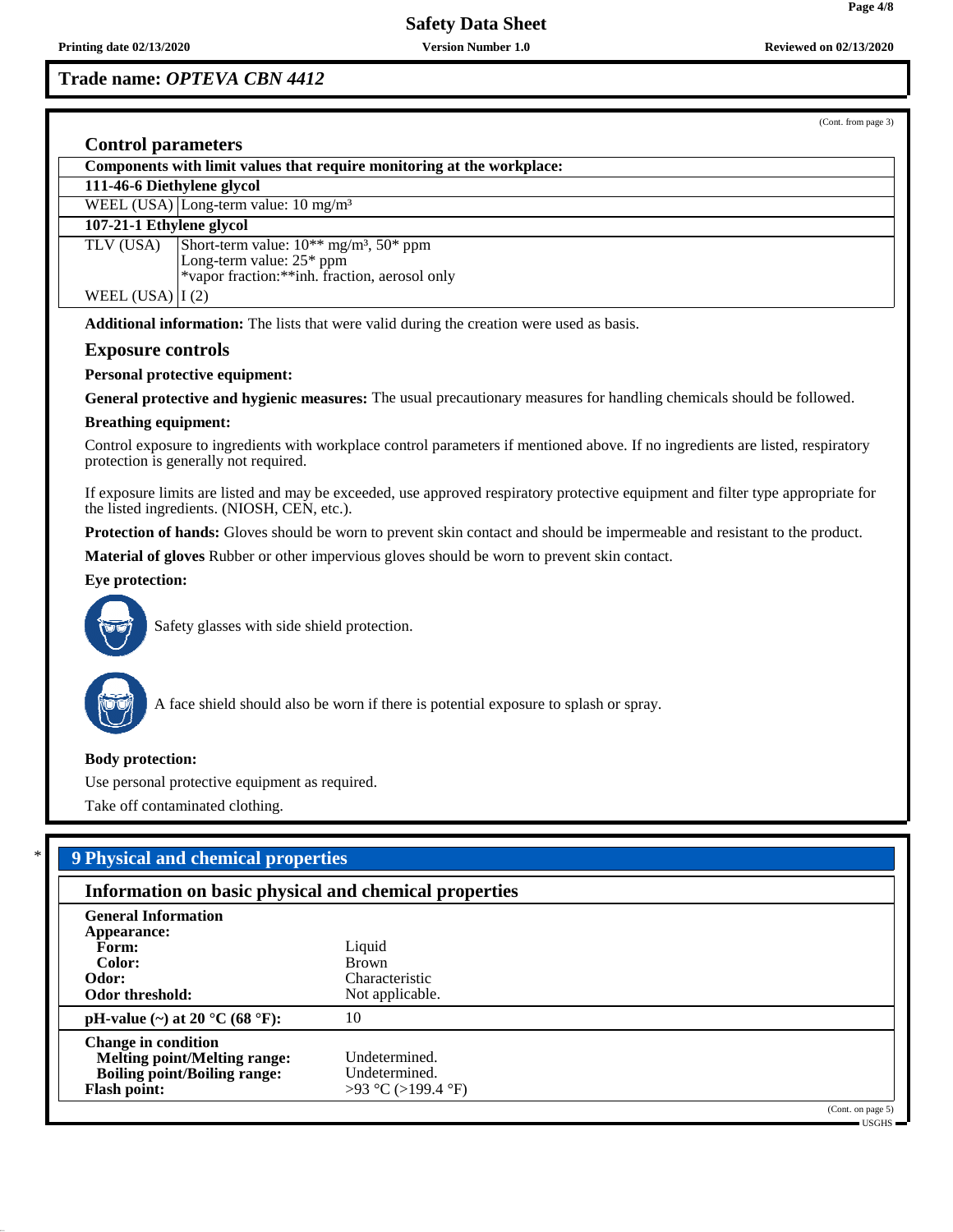# **Trade name:** *OPTEVA CBN 4412*

|                                                                                                                                                    | (Cont. from page 4)                                                                                                               |  |  |
|----------------------------------------------------------------------------------------------------------------------------------------------------|-----------------------------------------------------------------------------------------------------------------------------------|--|--|
| <b>Flammability (solid, gaseous):</b>                                                                                                              | Not applicable.                                                                                                                   |  |  |
| Undetermined.<br><b>Ignition temperature:</b>                                                                                                      |                                                                                                                                   |  |  |
| <b>Decomposition temperature:</b><br>Auto igniting:<br>Danger of explosion:                                                                        | Not applicable under normal storage conditions.<br>Product is not self-igniting.<br>Product does not present an explosion hazard. |  |  |
| <b>Explosion limits:</b><br>Lower:<br><b>Upper:</b>                                                                                                | Not applicable.<br>Not applicable.                                                                                                |  |  |
| Vapor pressure:<br>Density: (~) at 20 $^{\circ}$ C (68 $^{\circ}$ F)<br><b>Relative density</b><br><b>Vapor density</b><br><b>Evaporation rate</b> | Not determined.<br>$1.1$ g/cm <sup>3</sup> (9.2 lbs/gal)<br>Not determined.<br>Not determined.<br>Not applicable.                 |  |  |
| Solubility in / Miscibility with<br>Water:                                                                                                         | Not miscible or difficult to mix.                                                                                                 |  |  |
|                                                                                                                                                    | <b>Partition coefficient (n-octanol/water):</b> Not determined.                                                                   |  |  |
| Viscosity:<br>Dynamic:<br>Kinematic:<br>Molecular weight                                                                                           | Not determined.<br>Not determined.<br>Not applicable.                                                                             |  |  |
| <b>Other information</b><br>No further relevant information available.                                                                             |                                                                                                                                   |  |  |

# **10 Stability and reactivity**

#### **Reactivity**

Stable under normal conditions. No further relevant information available.

#### **Chemical stability**

**Thermal decomposition:** No decomposition if used according to specifications.

#### **Possibility of hazardous reactions**

No dangerous reactions known. No further relevant information available.

**Conditions to avoid** No further relevant information available.

**Incompatible materials:** No further relevant information available.

**Hazardous decomposition products:** Carbon monoxide and carbon dioxide

# \* **11 Toxicological information**

## **Information on toxicological effects**

**Acute toxicity:**

50.0.11

**LD/LC50 values relevant for classification:**

# **111-46-6 Diethylene glycol**

Oral  $LD50/1,120$  mg/kg (human)

## **Primary irritant effect:**

**on the skin:** No irritating effect expected

**on the eye:** Causes serious eye irritation.

(Cont. on page 6) USGHS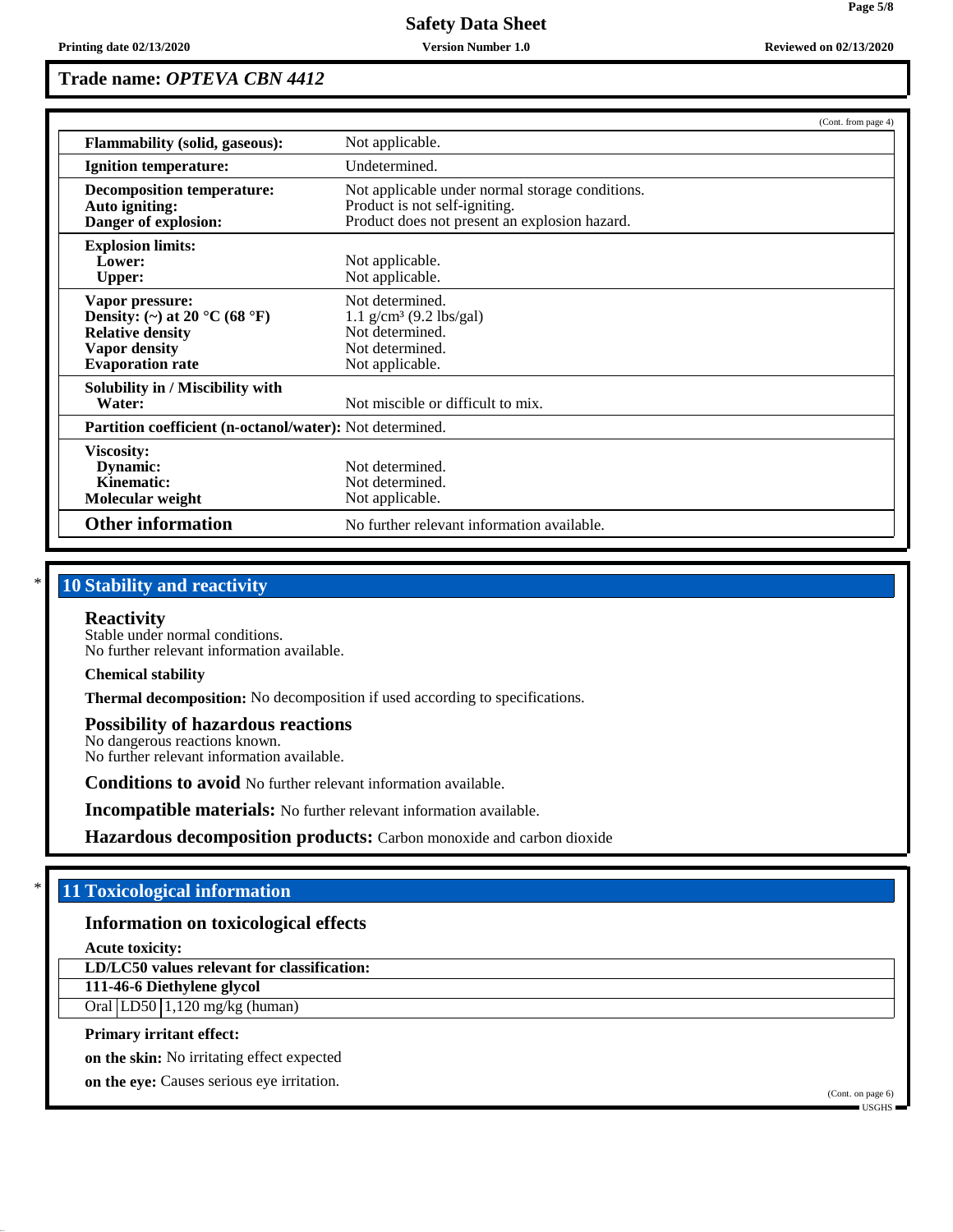**Printing date 02/13/2020 Version Number 1.0 Reviewed on 02/13/2020**

# **Safety Data Sheet**

# **Trade name:** *OPTEVA CBN 4412*

(Cont. from page 5)

**inhalation:** No irritating effect expected

**Ingestion:** May cause damage to the kidneys through prolonged or repeated exposure. Route of exposure: Oral.

**Additional toxicological information:**

**Carcinogenic categories**

**IARC (International Agency for Research on Cancer) Human Carcinogenicity: Group 1- Positive, Group 2A- Probable, Group 2B- Possible, Group 3- Not Classifiable**

None of the ingredients are listed.

**NTP (National Toxicology Program)**

**K–Known to be carcinogenic, R–May reasonably be anticipated to be carcinogenic**

None of the ingredients are listed.

**OSHA-Ca (Occupational Safety & Health Administration)**

None of the ingredients are listed.

# **12 Ecological information**

#### **Toxicity**

**Aquatic toxicity:** No further relevant information available.

**Persistence and degradability** No further relevant information available.

### **Behavior in environmental systems:**

**Bioaccumulative potential** No further relevant information available.

**Mobility in soil** No further relevant information available.

### **Additional ecological information:**

**General notes:** Not known to be hazardous to water.

### **Results of PBT and vPvB assessment**

**PBT:** Not applicable. **vPvB:** Not applicable.

**Other adverse effects** No further relevant information available.

# **13 Disposal considerations**

### **Disposal methods:**

Consult all regulations (federal, state, provincial, local) or a qualified waste disposal firm when characterizing product for disposal. Dispose of waste in accordance with all applicable regulations.

#### **Recommendation:**



50.0.11

Must not be disposed of together with household garbage. Do not allow product to reach sewage system.

### **Uncleaned packagings:**

**Recommendation:** Dispose of contents/container in accordance with local/regional/national/international regulations.

(Cont. on page 7)

USGHS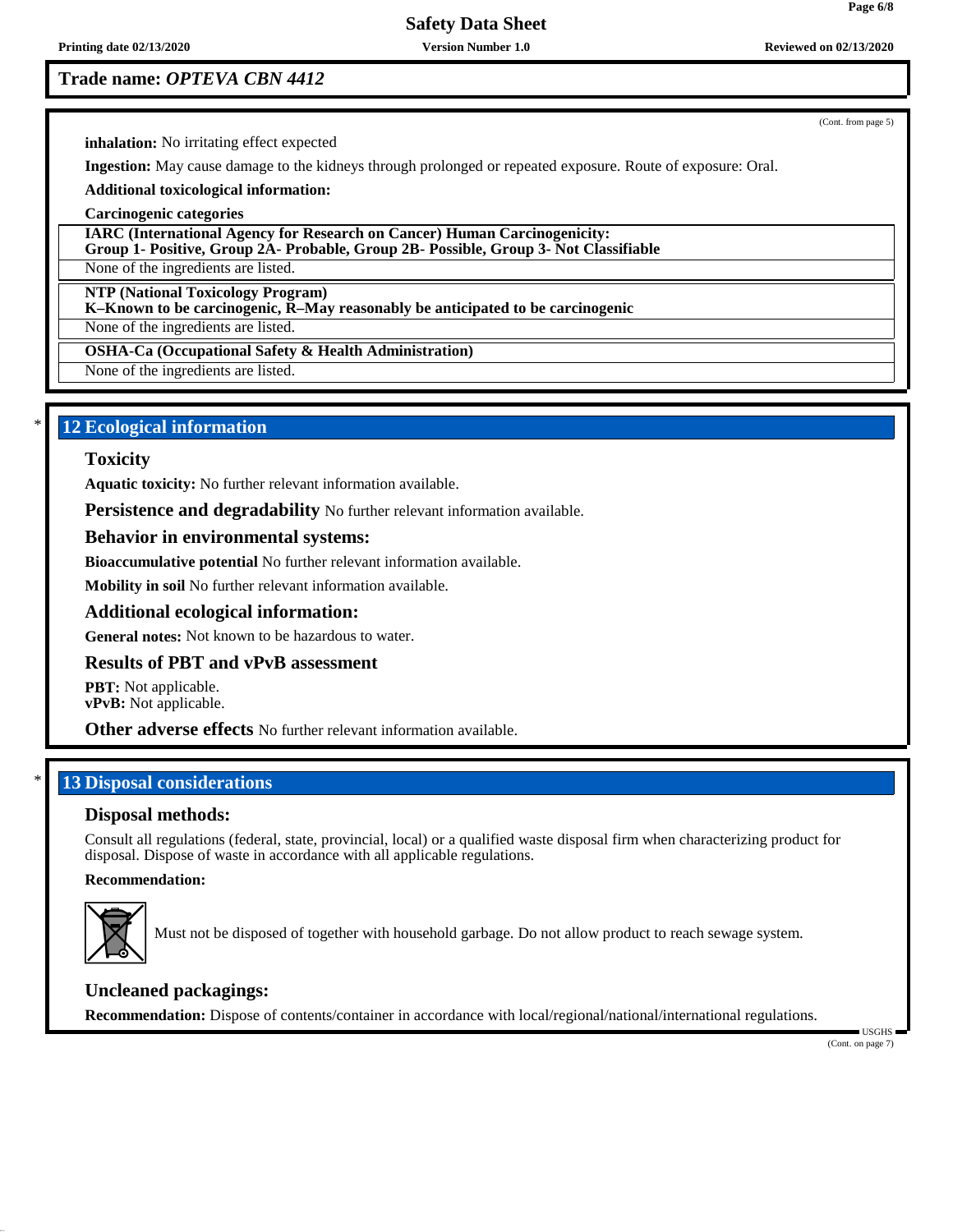**Trade name:** *OPTEVA CBN 4412*

(Cont. from page 6)

**Page 7/8**

| <b>14 Transport information</b>                           |                                                                                                          |  |  |  |
|-----------------------------------------------------------|----------------------------------------------------------------------------------------------------------|--|--|--|
| <b>UN-Number</b>                                          |                                                                                                          |  |  |  |
| DOT, IMDG, IATA                                           | Not applicable.                                                                                          |  |  |  |
| UN proper shipping name<br>DOT, IMDG, IATÃ                | Not applicable.                                                                                          |  |  |  |
| <b>Transport hazard class(es)</b>                         |                                                                                                          |  |  |  |
| DOT, IMDG, IATA<br><b>Class</b>                           | Not applicable.                                                                                          |  |  |  |
| <b>Packing group</b><br>DOT, IMDG, IATA                   | Not applicable.                                                                                          |  |  |  |
| <b>Environmental hazards:</b><br><b>Marine pollutant:</b> | N <sub>0</sub>                                                                                           |  |  |  |
| <b>Special precautions for user</b>                       | Not applicable.                                                                                          |  |  |  |
|                                                           | Transport/Additional information: Not classified as a dangerous good for transport by road, rail or air. |  |  |  |
| <b>DOT</b><br><b>Remarks:</b>                             | Not Regulated.                                                                                           |  |  |  |

# **15 Regulatory information**

50.0.11

| <b>SARA (Superfund Amendments and Reauthorization Act)</b>                                                                                                                                         |                                                                              |
|----------------------------------------------------------------------------------------------------------------------------------------------------------------------------------------------------|------------------------------------------------------------------------------|
| Section 302/304 (extremely hazardous substances):                                                                                                                                                  |                                                                              |
| None of the ingredients is listed.                                                                                                                                                                 |                                                                              |
| Section 313 Reportable Ingredients (Chemicals present below reporting threshold are exempt):                                                                                                       |                                                                              |
| $107-21-1$ Ethylene glycol                                                                                                                                                                         | 1.2%                                                                         |
| <b>SARA Section 312/Tier I &amp; II Hazard Categories:</b><br>Health Hazard - Serious eye damage or eye irritation<br>Health Hazard - Specific target organ toxicity (single or repeated exposure) |                                                                              |
| <b>North America Chemical Inventory Status</b>                                                                                                                                                     |                                                                              |
| <b>TSCA (Toxic Substances Control Act - United States):</b>                                                                                                                                        |                                                                              |
| All ingredients are listed or exempt from listing unless otherwise noted below.                                                                                                                    |                                                                              |
| <b>CEPA</b> (Canadian DSL):                                                                                                                                                                        |                                                                              |
| All ingredients are listed or exempt from listing unless otherwise noted below.                                                                                                                    |                                                                              |
| <b>Right to Know Ingredient Disclosure:</b>                                                                                                                                                        |                                                                              |
| 7732-18-5 Water                                                                                                                                                                                    |                                                                              |
| 112-27-6 Triethylene glycol                                                                                                                                                                        |                                                                              |
| California Proposition 65: (Substances < 0.1% unless noted in Section 3)                                                                                                                           |                                                                              |
| <b>Chemicals known to cause cancer:</b>                                                                                                                                                            |                                                                              |
| Ethylene oxide                                                                                                                                                                                     |                                                                              |
| propylene oxide                                                                                                                                                                                    |                                                                              |
| Chemicals known to cause reproductive toxicity for females:                                                                                                                                        |                                                                              |
| 75-21-8 Ethylene oxide                                                                                                                                                                             |                                                                              |
| Chemicals known to cause reproductive toxicity for males:                                                                                                                                          |                                                                              |
| 75-21-8 Ethylene oxide                                                                                                                                                                             |                                                                              |
| Chemicals known to cause developmental toxicity:                                                                                                                                                   |                                                                              |
| 107-21-1 Ethylene glycol                                                                                                                                                                           |                                                                              |
| 75-21-8 Ethylene oxide                                                                                                                                                                             |                                                                              |
|                                                                                                                                                                                                    | (Cont. on page 8)<br>$\overline{\phantom{a}}$ USGHS $\overline{\phantom{a}}$ |